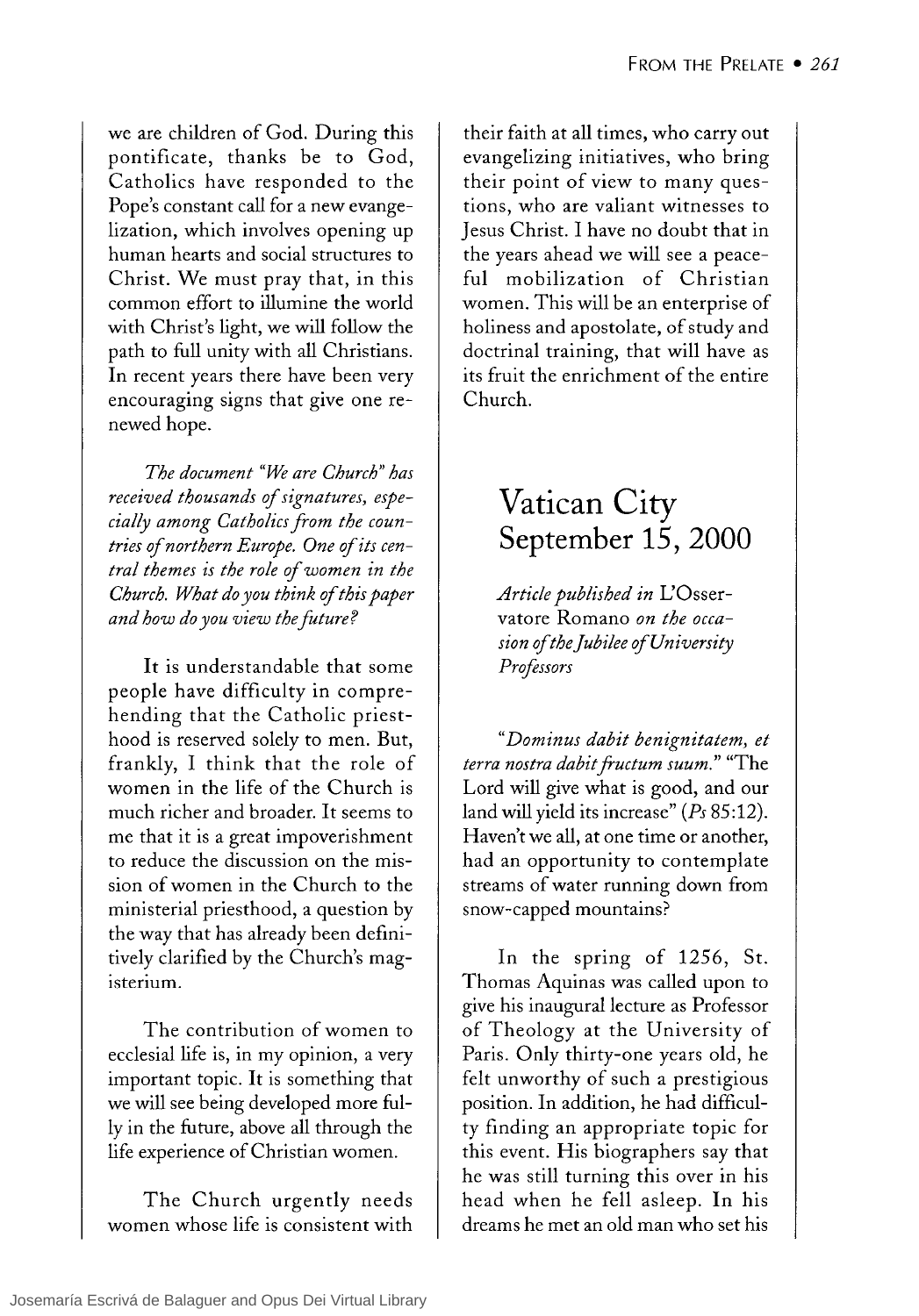mind at rest and invited him to give his lecture on a verse from psalm 104: "From thy lofty abode thou waterest the mountains; the earth is satisfied with the fruit of thy work."

Thomas, upon waking, decided to give his discourse on these words from the psalm, applying them to the professors. As the rain waters the mountains, forming rivers that make the valleys fruitfu1, so wisdom comes from God to men through those who teach. We can employ this metaphor inspired by sacred scripture in recalling today the mission and responsibility of professors, on the occasion of the Jubilee.

To fully understand the meaning and value of a university we must go beyond any merely functional statement that considers institutions as pieces of machinery.

The university is not just a mechanism for professional preparation. It cannot be reduced to a bureaucracy for information. Rather it should be the soul of a society, the place where one seeks, accumulates and transmits wisdom. The fie1ds and forests depend in good part on the purity of the water that irrigates the land. In other words, man's life depends on the wisdom that flows from the fountains: true wisdom, inspired by love and destined for service, not a rationalism turned in on itself, blind and empty. Authentic wisdom, which is one, admits of specializations; but it cannot be separated from a global vision of man, of his origin, his nature and his destiny. Wisdom is respectful of the autonomy of temporal realities and the legitimate opinions of others; but

it does not make concessions when faced with the truth and its demands, although it may have to put up with misunderstanding and discrimination. Wisdom is a gift and, at the same time, a conquest of freedom.

On the occasion of an academic ceremony held at the University of Navarre, I had the opportunity of hearing the founder of Opus Dei, Blessed Josemaria Escriva, say the following: "The university does not live with its back turned to any of the uncertainties, worries, or needs of mankind. Its mission is not to offer immediate solutions. But in studying problems with scientific rigor, it also moves hearts, urges on the passive, awakens sleeping powers, and forms citizens disposed to build a more just society. It thus contributes with its universal work to eliminating barriers that hinder mutual understanding among men. It eases fear before an uncertain future, and fostersthrough love for truth, justice and charity-true peace and harmony among individuals and nations" (Academic address, October 7,1972).

Wisdom at the service of man, imbued with a moral sense; wisdom that breaks down barriers and banishes fear. This is the central task of a university, and it is a responsibility that challenges Christians in a very special way. A university professor who is a disciple of Jesus follows his Master with his faith and with his heart, with his thought and with his whole life. His example and teachings, when they conform to the Gospel, become a sowing of peace. How can we fail to see this as an exciting task?